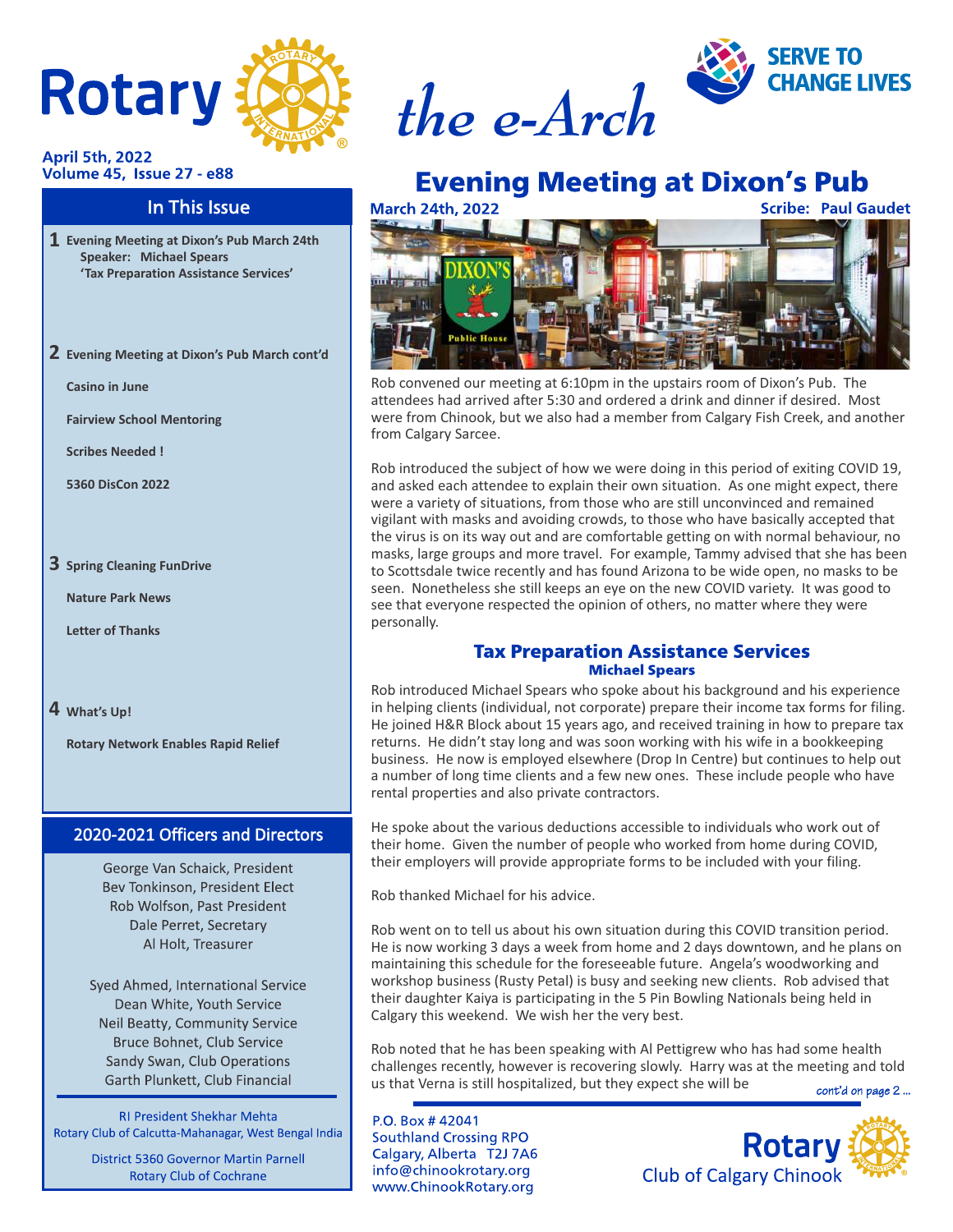

## **Evening Meeting Minutes**

released to her daughter Karen's home where she can get close care pending further diagnostic testing.

Rob introduced "Chase the Ace" and as he had won the last draw but was not in attendance, he asked Paul to shuffle and count out the cards. Unfortunately (for Rob), he picked the six of Diamonds. He then asked Barb Larson (Fish Creek) to select a ticket for today's meeting and Al Holt's name was chosen. As Al was not in attendance, Rob will contact him for his card selection.

Rob wrapped up the meeting by advising that our next meeting would be at noon on Tuesday, April 5th at the Carriage House.

He thanked those who attended and wished everyone a fun weekend.

# **June 16 & 17 Casino**



Our major fundraising event is coming up **June 16 & 17, Thursday and Friday**. Please consider signing up for this very important program.

most appreciative. If you have friends or family able to help, please encourage their participation. If you are able to sign up for both days/nights, we would be

Joe Hooper, as I will be away for the month of April. I have sent a volunteer application form to all members via ClubRunner. Kindly fill it out and deliver it to *Yours in Rotary, Bruce Bohnet* AGLC requires these forms by April 16.

## **The e-Arch Needs Scribes !!**

**Please help!!**

**The minutes help out those who don't make it to the meetings, and also help provide a historical record of our club.**

**Contact Paul Gaudet to volunteer.**

## **Fairview School Mentoring**

Come and volunteer 2 1/2 hours of your time between 1:30pm and 4:00pm on one or more of the

**Fridays April 1st, 8th, and 22nd and May 6th, and 27th** in support of our Mentoring Program with the Fairview Junior High School.

You will see first hand the great work Dean White is doing in providing STEM education at his new facility. 16 students are bused to the facility where they carry out a STEM project under the guidance of Dean. We are there to lend a helping hand and take an interest in what the students are doing. **No special skill is required.** We would like to see 5 to 8 volunteers. We had 7 for the first two sessions but are shy for the remainder because of prior commitments. Please take a look at your calendar and contact me if you think you can help at:

403-807-8831 or [jacharrett@gmail.com](mailto:jacharrett@gmail.com)





## **5360 DisCon 2022**

May 14, 2022

**5360 District Conference** 

Rotary Supporting the<br>Environment

### THE DETAILS

Date: Saturday, May 14th, 2022

Location: Alliance Church, Cochrane, AB

Time: 9:00am to 4:00pm, registration open at 8:00am

Social: MacKay's Ice Cream following conference

Cost: Rotarians \$100, Guests \$100, Youth \$20

Charity of Choice: ShelterBox **SPEAKERS'** 

m



OUR SPEAKERS WILL BE FOCUSING ON THE FOUR ELEMENTS: LAND, WATER, AIR AND FIRE AS WE<br>**Registed at WWW.discon5360.ca**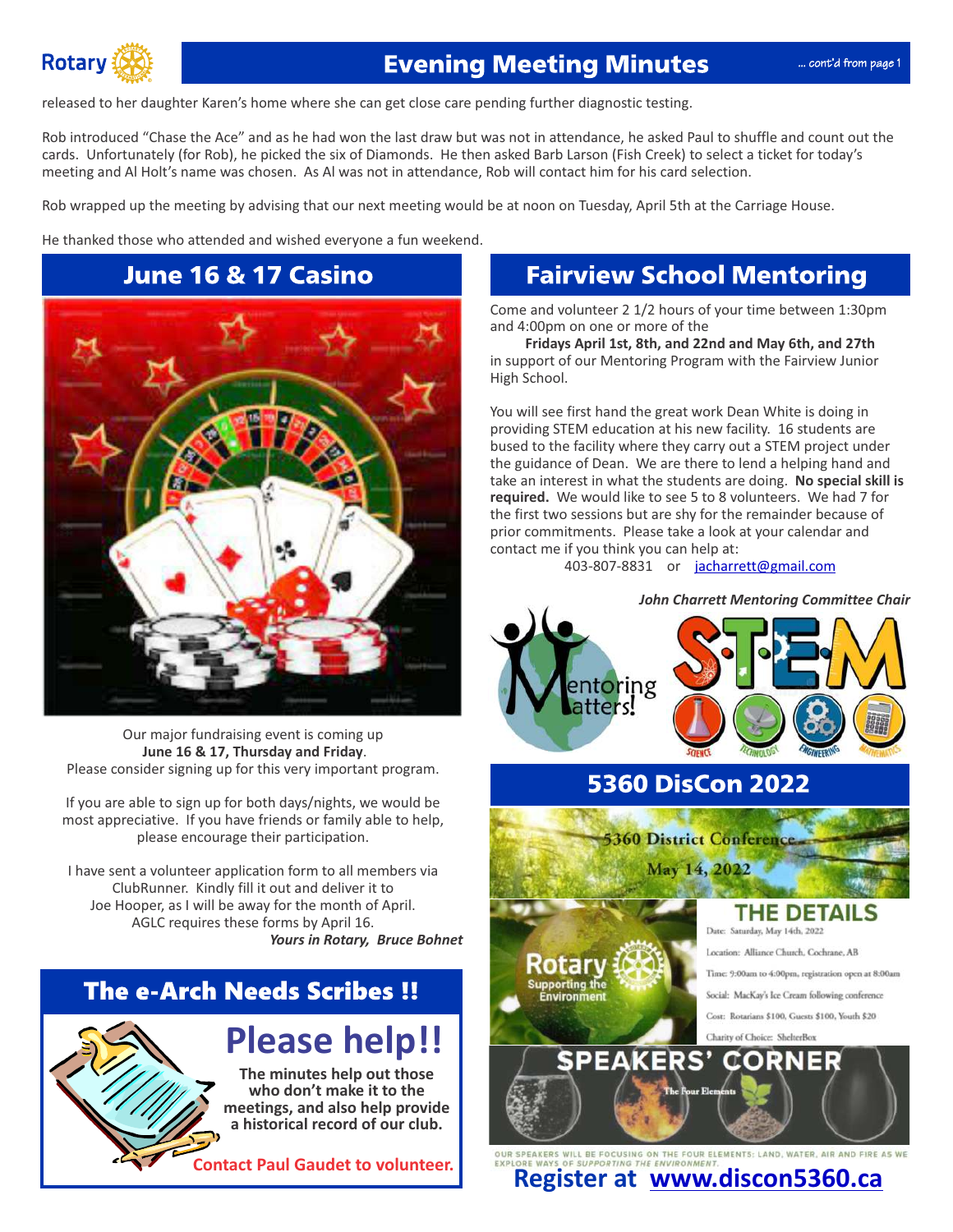## **Rotary**

#### **Spring Cleaning FunDrive April 27th** *by Paul Gaudet*



We have heard from a number of our members who are already collecting bags from neighbours, friends and families. It's a great time of year to clean out and renew your home, which inevitably means there are some items that no longer fit in. Bag them and donate to our collection!

We are now three weeks away from our delivery date (April 27th) and we hope you are in the process of completing your collection of "gently used" items for delivery or pick up.

As a reminder, we are collecting a varied group of items:

- soft goods (which include clothing, bedding, shoes)
- small houseware items
- furniture
- sports equipment
- toys
- books

They have also asked that, approximately two weeks out from our delivery date, we provide our best estimate of the number of bags and boxes we will be delivering. This will allow them to be

## **Nature Park News**

The cairns at our Nature Park have been refinished !!



prepared at the store. As a result, next week we will be asking you to provide this estimate so please give it some thought. If you already know this number, please let me know.

I visited the Value Village that we will be delivering to and it is easily found at the corner of Southland Trail and Macleod Trail, on the north west corner behind the Esso station, in the shopping mall area. You may know the building as a Safeway store, as that what is was until recently. They have a driving lane specifically for donors.

On the **27th of April, at or near 1:30 pm,** you can drive through and drop off your bags and boxes. Advise the attendant that your bags are part of the Fundrive. We'll have volunteers on site to ensure your bags go to our collection.

Their staff will categorize our donations into the proper groups for weighing, we only need to show up with our bags and boxes. We do not have to categorize our own donations.

we have two drop off sites, at my home in Parkland and at Bob Montgomery's home (for those who will not be able to deliver their bags on the 27th). Please call ahead to ensure we are at home prior to dropping by. If you wish us to pick up your bags please contact Paul at gaudetco@shaw.ca or call at 403 278 1029.

### **We have decided to donate the funds raised to Ukraine Family Relief so this is another motivator to get involved.**

We are still looking for volunteers to collect bags for others at their own home, to use their vehicle to help deliver bags for others, and finally to attend the Value Village for an hour or two on the 27th to help us organize the actual delivery. Please advise Paul if you can help with any of these tasks.



Sincerely.

Ken Martell President